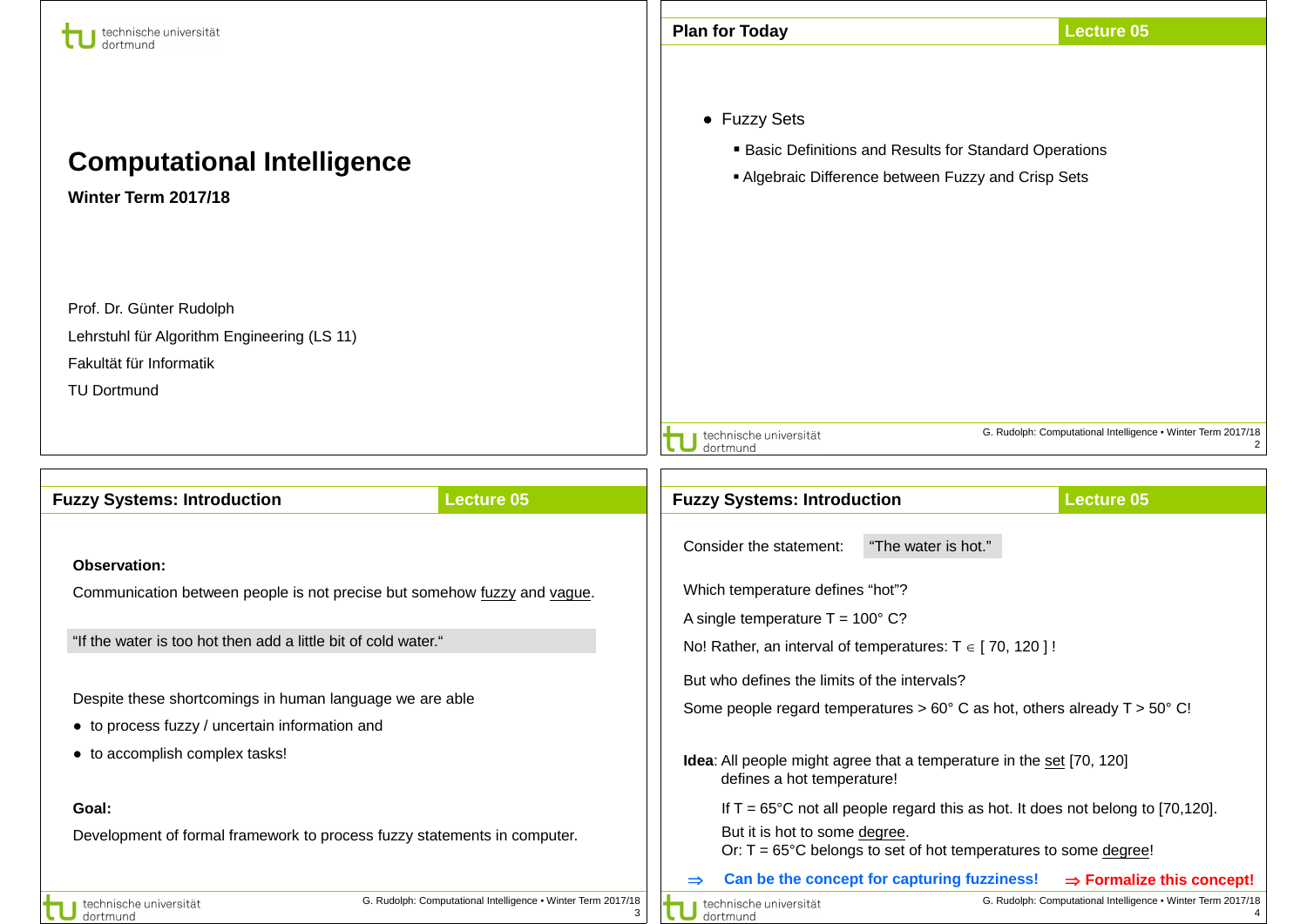# **Fuzzy Sets: The Beginning …**

# **Lecture 05**

## **Fuzzy Sets: Membership Functions**

#### **Lecture 05**

### **Definition**

A map  $F: X \to [0,1] \in \mathbb{R}$  that assigns its *degree* of *membership*  $F(x)$ to each x ∈ X is termed a **fuzzy set**.

### **Remark:**

A fuzzy set F is actually a map F(x). Shorthand notation is simply F.

Same point of view possible for traditional ("*crisp*") sets:

$$
A(x) := 1_{[x \in A]} := 1_A(x) := \begin{cases} 1, & \text{if } x \in A \\ 0, & \text{if } x \notin A \end{cases}
$$

characteristic / indicator function of (crisp) set A

⇒ membership function interpreted as generalization of characteristic function

J technische universität<br>J dortmund

G. Rudolph: Computational Intelligence ▪ Winter Term 2017/18





| <b>Fuzzy Sets: Basic Definitions</b>                                                            |                                                    | <b>Lecture 05</b>                                                                                                       |  |  |  |
|-------------------------------------------------------------------------------------------------|----------------------------------------------------|-------------------------------------------------------------------------------------------------------------------------|--|--|--|
|                                                                                                 |                                                    |                                                                                                                         |  |  |  |
| <b>Definition</b>                                                                               |                                                    |                                                                                                                         |  |  |  |
| A fuzzy set F over the crisp set X is termed                                                    |                                                    |                                                                                                                         |  |  |  |
| a)                                                                                              | <b>empty</b> if $F(x) = 0$ for all $x \in X$ ,     |                                                                                                                         |  |  |  |
| b)                                                                                              | <b>universal</b> if $F(x) = 1$ for all $x \in X$ . |                                                                                                                         |  |  |  |
| Empty fuzzy set is denoted by $\mathbb O$ . Universal set is denoted by U.                      |                                                    |                                                                                                                         |  |  |  |
|                                                                                                 |                                                    |                                                                                                                         |  |  |  |
| <b>Definition</b>                                                                               |                                                    |                                                                                                                         |  |  |  |
| Let A and B be fuzzy sets over the crisp set X.                                                 |                                                    |                                                                                                                         |  |  |  |
| a) A and B are termed <b>equal</b> , denoted $A = B$ , if $A(x) = B(x)$ for all $x \in X$ .     |                                                    |                                                                                                                         |  |  |  |
| b) A is a <b>subset</b> of B, denoted $A \subseteq B$ , if $A(x) \leq B(x)$ for all $x \in X$ . |                                                    |                                                                                                                         |  |  |  |
|                                                                                                 |                                                    | c) A is a <b>strict subset</b> of B, denoted $A \subset B$ , if $A \subseteq B$ and $\exists x \in X$ : $A(x) < B(x)$ . |  |  |  |
|                                                                                                 |                                                    |                                                                                                                         |  |  |  |

**Remark:** A strict subset is also called a *proper* subset.

■ technische universität dortmund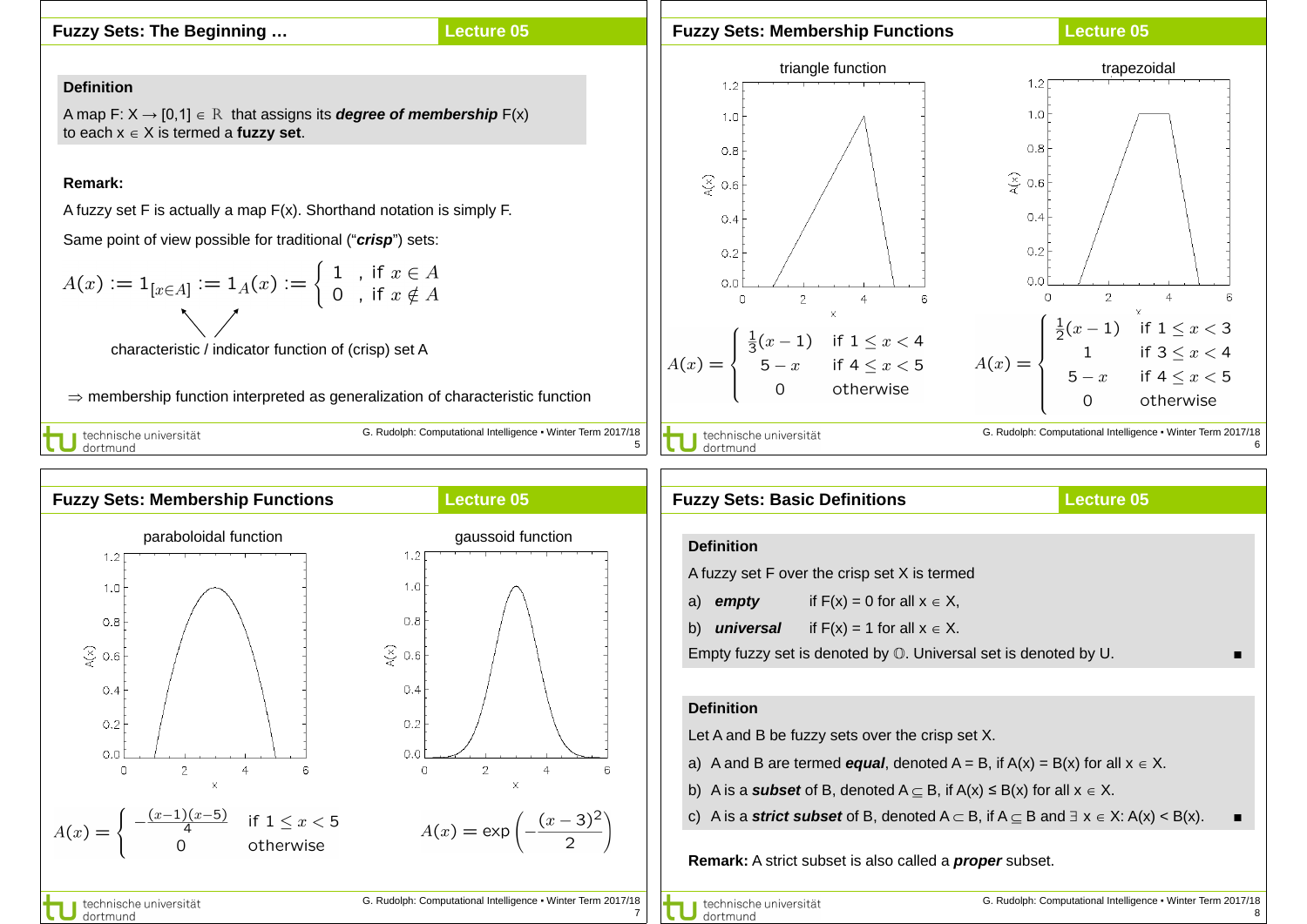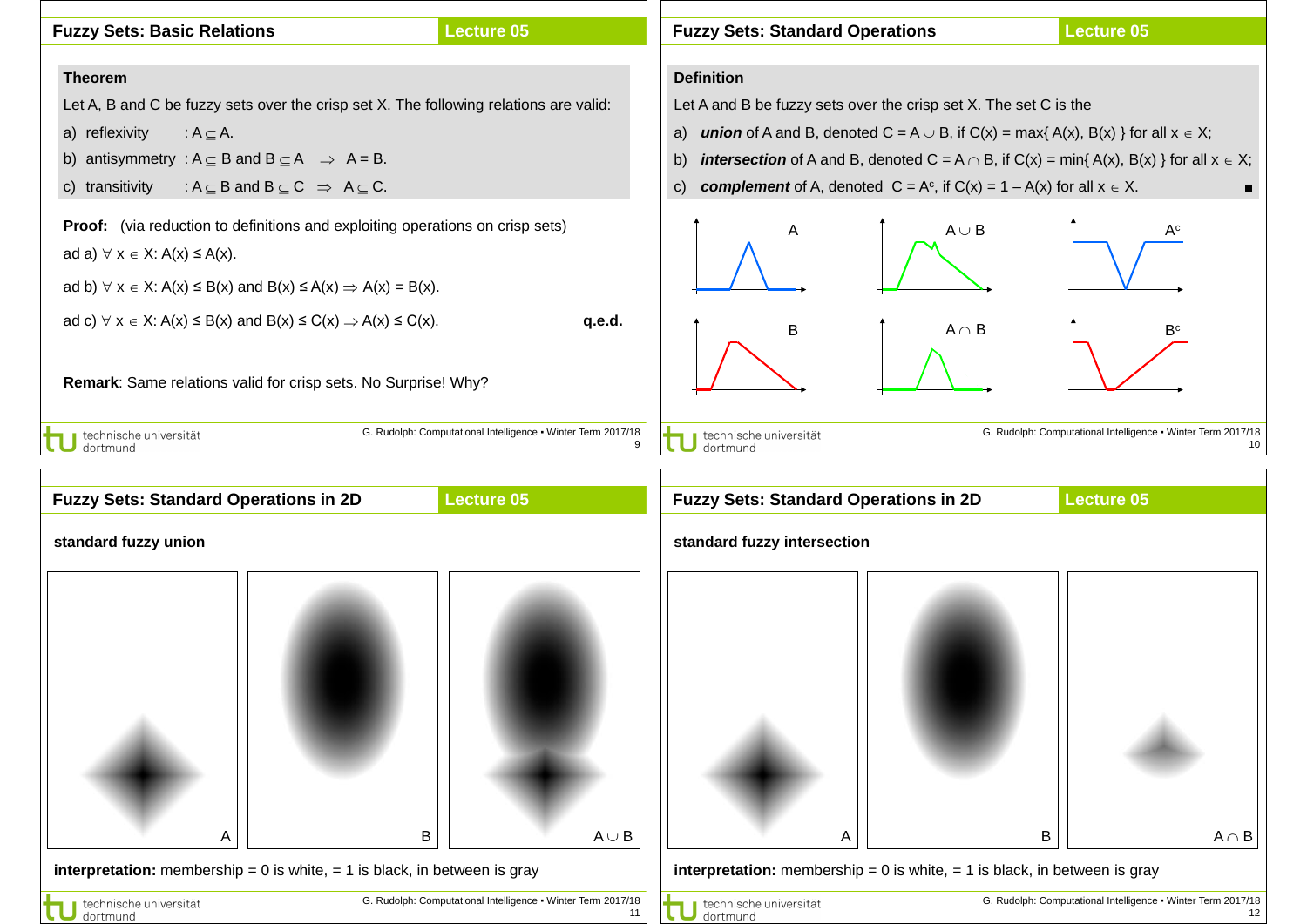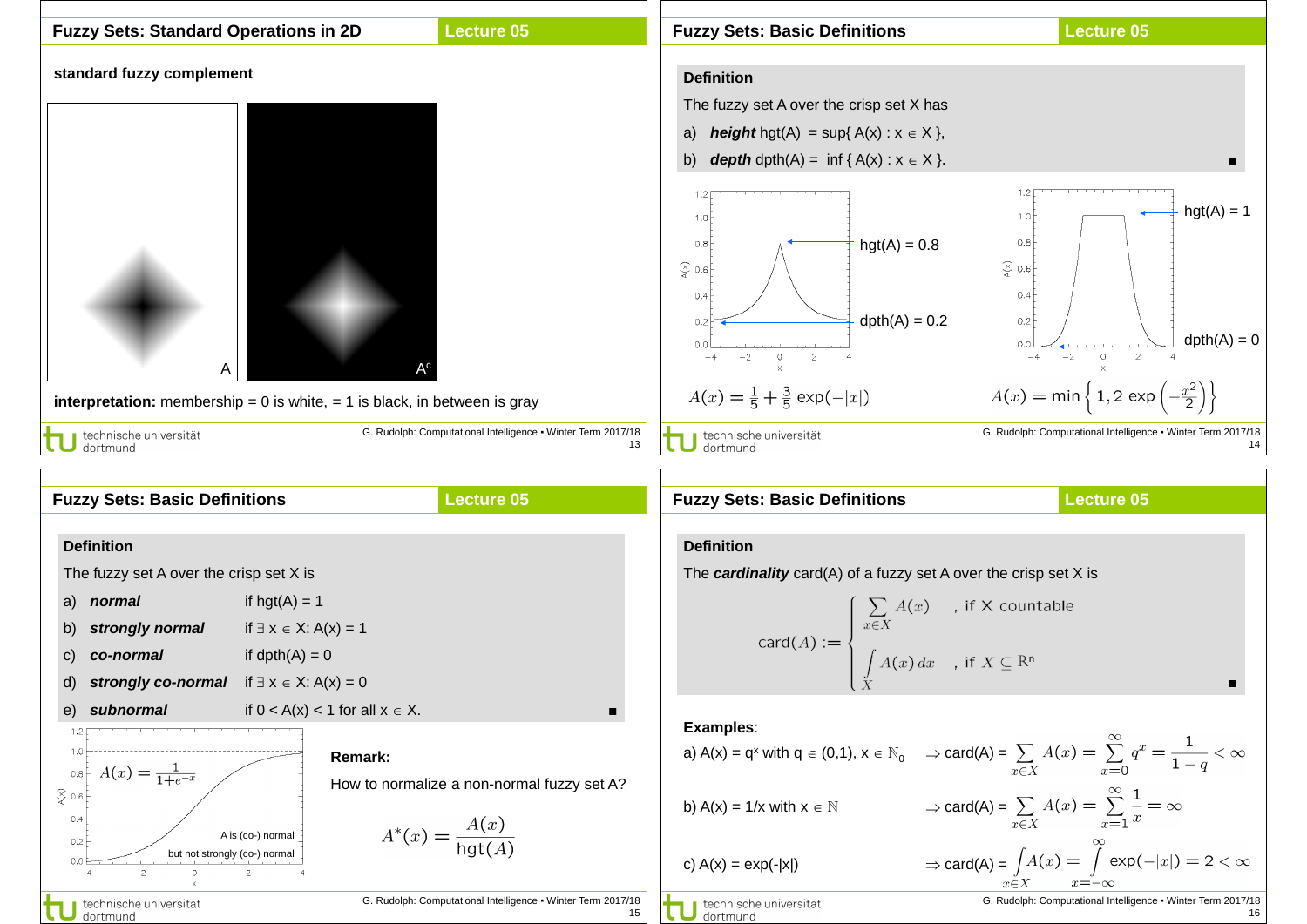| <b>Fuzzy Sets: Basic Results</b>                                                                                                                      |                                                                                                             | <b>Lecture 05</b>                                                  |                                                                                     | <b>Fuzzy Sets: Basic Results</b>                                |                                                                 | <b>Lecture 05</b>                                                  |
|-------------------------------------------------------------------------------------------------------------------------------------------------------|-------------------------------------------------------------------------------------------------------------|--------------------------------------------------------------------|-------------------------------------------------------------------------------------|-----------------------------------------------------------------|-----------------------------------------------------------------|--------------------------------------------------------------------|
|                                                                                                                                                       |                                                                                                             |                                                                    |                                                                                     |                                                                 |                                                                 |                                                                    |
| <b>Theorem</b>                                                                                                                                        |                                                                                                             |                                                                    | <b>Theorem</b>                                                                      |                                                                 |                                                                 |                                                                    |
| For fuzzy sets A, B and C over a crisp set X the standard union operation is                                                                          |                                                                                                             |                                                                    | For fuzzy sets A, B and C over a crisp set X the standard intersection operation is |                                                                 |                                                                 |                                                                    |
| a) commutative                                                                                                                                        | : $A \cup B = B \cup A$                                                                                     |                                                                    |                                                                                     | commutative<br>a)                                               | : $A \cap B = B \cap A$                                         |                                                                    |
| b) associative                                                                                                                                        | : A $\cup$ (B $\cup$ C) = (A $\cup$ B) $\cup$ C                                                             |                                                                    | b)                                                                                  | associative                                                     | : $A \cap (B \cap C) = (A \cap B) \cap C$                       |                                                                    |
| idempotent<br>C)                                                                                                                                      | : $A \cup A = A$                                                                                            |                                                                    | C)                                                                                  | idempotent                                                      | : $A \cap A = A$                                                |                                                                    |
| monotone<br>d)                                                                                                                                        | : $A \subseteq B \Rightarrow (A \cup C) \subseteq (B \cup C)$ .                                             |                                                                    | d)                                                                                  | monotone                                                        | : $A \subseteq B \Rightarrow (A \cap C) \subseteq (B \cap C)$ . |                                                                    |
| <b>Proof:</b> (via reduction to definitions)                                                                                                          |                                                                                                             |                                                                    |                                                                                     | <b>Proof:</b> (analogous to proof for standard union operation) |                                                                 |                                                                    |
| ad a) $A \cup B = max \{ A(x), B(x) \} = max \{ B(x), A(x) \} = B \cup A$ .                                                                           |                                                                                                             |                                                                    |                                                                                     |                                                                 |                                                                 |                                                                    |
| ad b) $A \cup (B \cup C)$ = max { A(x), max{ B(x), C(x) } } = max { A(x), B(x), C(x) }<br>= max { max { A(x), B(x) }, C(x) } = (A $\cup$ B) $\cup$ C. |                                                                                                             |                                                                    |                                                                                     |                                                                 |                                                                 |                                                                    |
| ad c) $A \cup A = max \{ A(x), A(x) \} = A(x) = A$ .                                                                                                  |                                                                                                             |                                                                    |                                                                                     |                                                                 |                                                                 |                                                                    |
|                                                                                                                                                       | ad d) $A \cup C$ = max { A(x), C(x) } $\leq$ max { B(x), C(x) } = B $\cup$ C since A(x) $\leq$ B(x). q.e.d. |                                                                    |                                                                                     |                                                                 |                                                                 |                                                                    |
| technische universität<br>dortmund                                                                                                                    |                                                                                                             | G. Rudolph: Computational Intelligence • Winter Term 2017/18<br>17 |                                                                                     | technische universität<br>dortmund                              |                                                                 | G. Rudolph: Computational Intelligence • Winter Term 2017/18<br>18 |
|                                                                                                                                                       |                                                                                                             |                                                                    |                                                                                     |                                                                 |                                                                 |                                                                    |

| <b>Fuzzy Sets: Basic Results</b>                                                                           | <b>Lecture 05</b>                                                  | <b>Fuzzy Sets: Basic Results</b>             | <b>Lecture 05</b>                                                                                    |
|------------------------------------------------------------------------------------------------------------|--------------------------------------------------------------------|----------------------------------------------|------------------------------------------------------------------------------------------------------|
|                                                                                                            |                                                                    |                                              |                                                                                                      |
| <b>Theorem</b>                                                                                             |                                                                    | <b>Theorem</b>                               | Proof:                                                                                               |
| For fuzzy sets A, B and C over a crisp set X there are the distributive laws                               |                                                                    | If A is a fuzzy set over a crisp set X then  | (via reduction to definitions)                                                                       |
| a) $A \cup (B \cap C) = (A \cup B) \cap (A \cup C)$                                                        |                                                                    | a) $A \cup \mathbb{O} = A$                   | ad a) max { $A(x)$ , 0 } = $A(x)$                                                                    |
| b) $A \cap (B \cup C) = (A \cap B) \cup (A \cap C)$ .                                                      |                                                                    | b) $A \cup U = U$                            | ad b) max { $A(x)$ , 1 } = $U(x) = 1$                                                                |
| Proof:                                                                                                     |                                                                    | c) $A \cap \mathbb{O} = \mathbb{O}$          | ad c) min { A(x), 0 } = $\mathbb{O}(x) = 0$                                                          |
| ad a) max { A(x), min { B(x), C(x) } } = $\{$<br>$\vert$ max { A(x), C(x) } otherwise                      | $\vert \max \{ A(x), B(x) \}$ if $B(x) \leq C(x)$                  | d) $A \cap U = A$ .                          | ad d) min { $A(x)$ , 1 } = $A(x)$ . $\blacksquare$                                                   |
| If B(x) $\leq C(x)$ then max { A(x), B(x) } $\leq$ max { A(x), C(x) }.                                     |                                                                    | <b>Breakpoint:</b>                           |                                                                                                      |
| Otherwise<br>$max \{ A(x), C(x) \}$ $\leq max \{ A(x), B(x) \}$ .                                          |                                                                    | If we can show the validity of               | So far we know that fuzzy sets with operations $\cap$ and $\cup$ are a <i>distributive lattice</i> . |
| $\Rightarrow$ result is always the smaller max-expression                                                  |                                                                    | $\bullet$ (A <sup>c</sup> ) <sup>c</sup> = A |                                                                                                      |
| $\Rightarrow$ result is min { max { A(x), B(x) }, max { A(x), C(x) } } = (A $\cup$ B) $\cap$ (A $\cup$ C). |                                                                    | $\bullet$ A $\cup$ A <sup>c</sup> = U        |                                                                                                      |
| ad b) analogous.                                                                                           | $\blacksquare$                                                     | $\bullet A \cap A^c = \mathbb{O}$            | $\Rightarrow$ Fuzzy Sets would be Boolean Algebra! Is it true ?                                      |
| technische universität<br>$\overline{\mathbf{C}}$ dortmund                                                 | G. Rudolph: Computational Intelligence . Winter Term 2017/18<br>19 | technische universität<br>$\bigcup$ dortmund | G. Rudolph: Computational Intelligence . Winter Term 2017/18<br>20                                   |